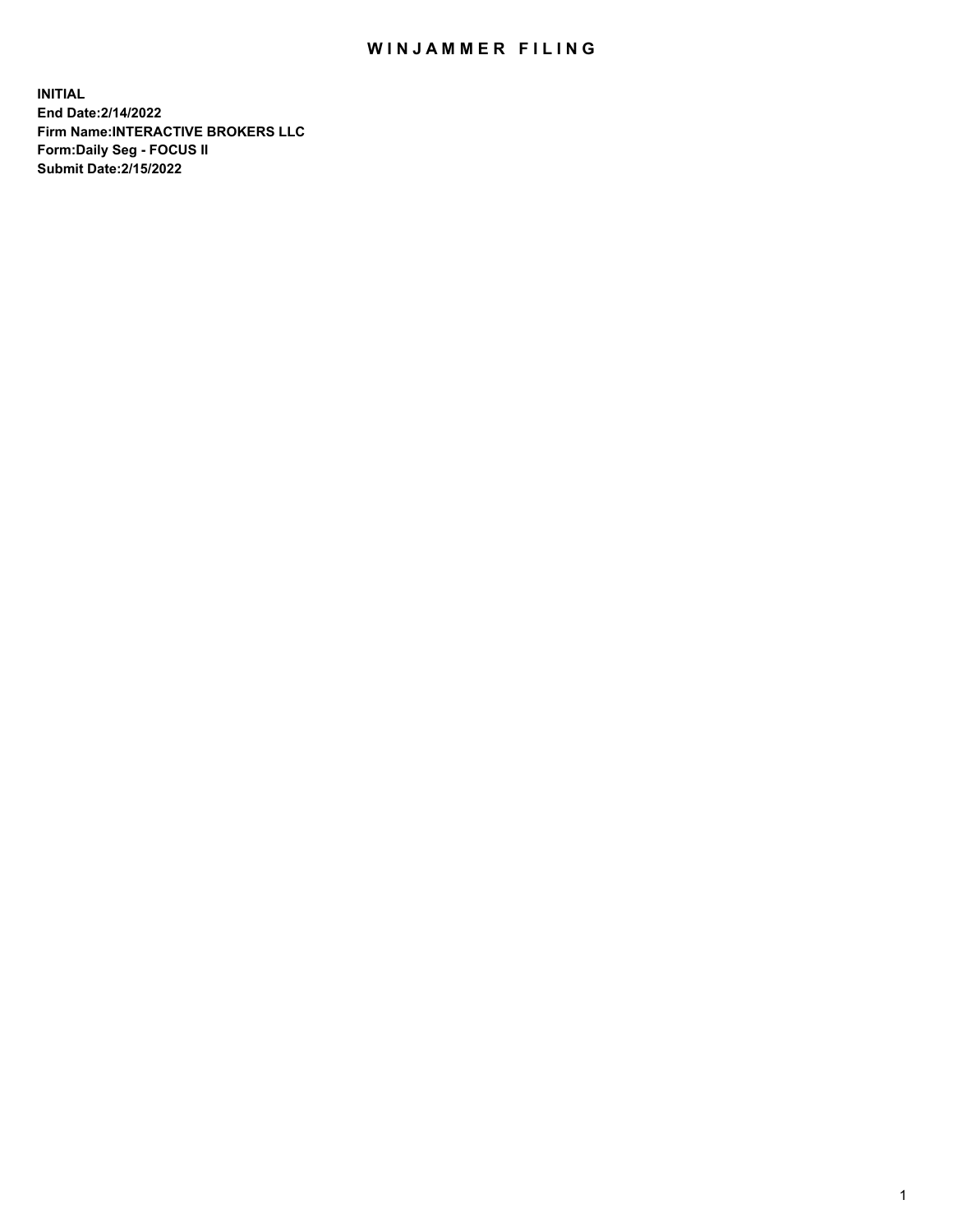**INITIAL End Date:2/14/2022 Firm Name:INTERACTIVE BROKERS LLC Form:Daily Seg - FOCUS II Submit Date:2/15/2022 Daily Segregation - Cover Page**

| Name of Company                                                                                                                                                                                                                                                                                                               | <b>INTERACTIVE BROKERS LLC</b>                                                                  |  |
|-------------------------------------------------------------------------------------------------------------------------------------------------------------------------------------------------------------------------------------------------------------------------------------------------------------------------------|-------------------------------------------------------------------------------------------------|--|
| <b>Contact Name</b>                                                                                                                                                                                                                                                                                                           | James Menicucci                                                                                 |  |
| <b>Contact Phone Number</b>                                                                                                                                                                                                                                                                                                   | 203-618-8085                                                                                    |  |
| <b>Contact Email Address</b>                                                                                                                                                                                                                                                                                                  | jmenicucci@interactivebrokers.c<br>om                                                           |  |
| FCM's Customer Segregated Funds Residual Interest Target (choose one):<br>a. Minimum dollar amount: ; or<br>b. Minimum percentage of customer segregated funds required:% ; or<br>c. Dollar amount range between: and; or<br>d. Percentage range of customer segregated funds required between:% and%.                        | $\overline{\mathbf{0}}$<br>$\overline{\mathbf{0}}$<br>155,000,000 245,000,000<br>0 <sub>0</sub> |  |
| FCM's Customer Secured Amount Funds Residual Interest Target (choose one):<br>a. Minimum dollar amount: ; or<br>b. Minimum percentage of customer secured funds required:% ; or<br>c. Dollar amount range between: and; or<br>d. Percentage range of customer secured funds required between:% and%.                          | <u>0</u><br>$\overline{\mathbf{0}}$<br>80,000,000 120,000,000<br>0 <sub>0</sub>                 |  |
| FCM's Cleared Swaps Customer Collateral Residual Interest Target (choose one):<br>a. Minimum dollar amount: ; or<br>b. Minimum percentage of cleared swaps customer collateral required:%; or<br>c. Dollar amount range between: and; or<br>d. Percentage range of cleared swaps customer collateral required between:% and%. | $\overline{\mathbf{0}}$<br>$\underline{\mathbf{0}}$<br>$\underline{0}$ $\underline{0}$<br>00    |  |

Attach supporting documents CH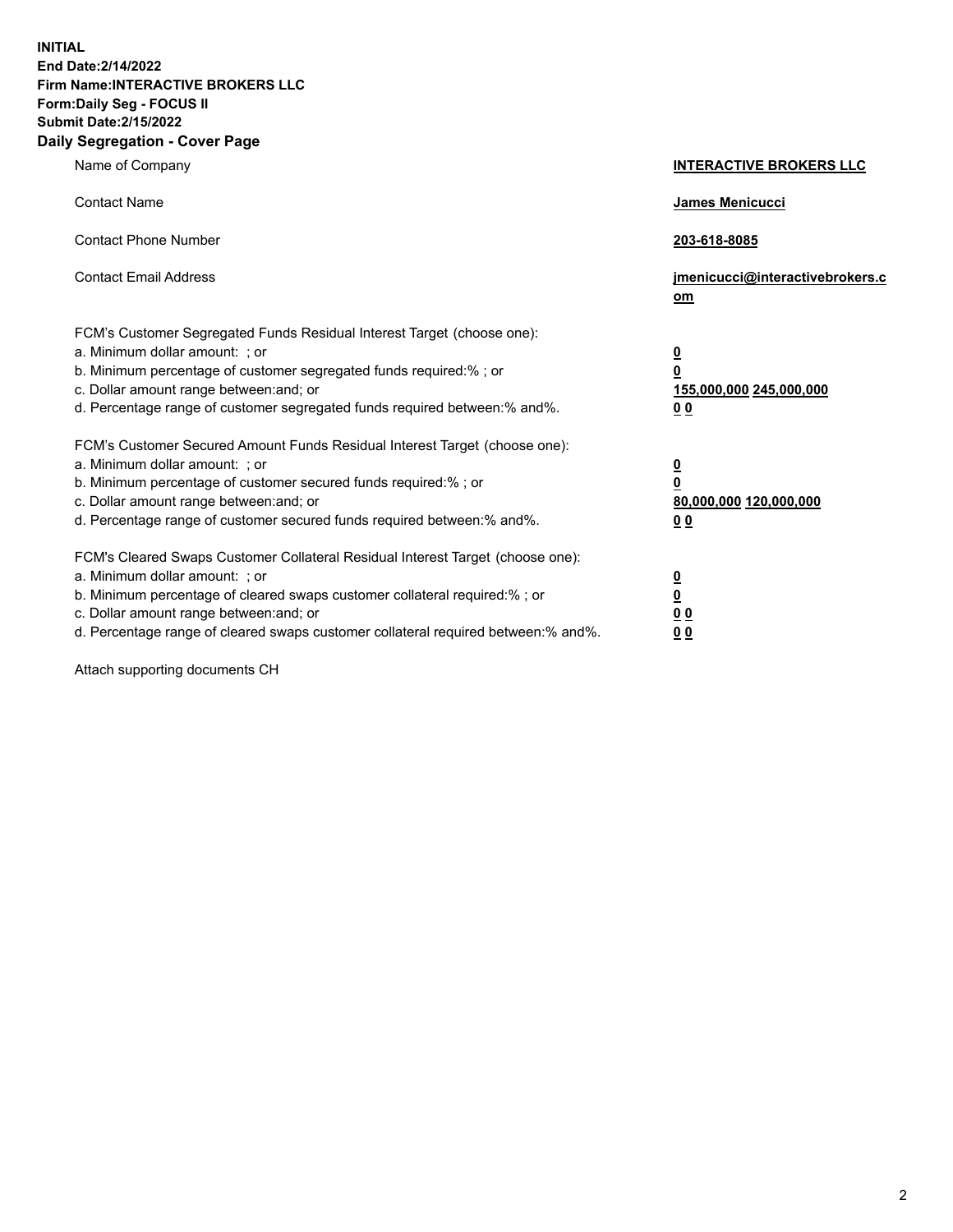**INITIAL End Date:2/14/2022 Firm Name:INTERACTIVE BROKERS LLC Form:Daily Seg - FOCUS II Submit Date:2/15/2022 Daily Segregation - Secured Amounts**

## Foreign Futures and Foreign Options Secured Amounts Amount required to be set aside pursuant to law, rule or regulation of a foreign government or a rule of a self-regulatory organization authorized thereunder **0** [7305] 1. Net ledger balance - Foreign Futures and Foreign Option Trading - All Customers A. Cash **426,413,158** [7315] B. Securities (at market) **0** [7317] 2. Net unrealized profit (loss) in open futures contracts traded on a foreign board of trade **70,884,388** [7325] 3. Exchange traded options a. Market value of open option contracts purchased on a foreign board of trade **113,863** [7335] b. Market value of open contracts granted (sold) on a foreign board of trade **-4,427** [7337] 4. Net equity (deficit) (add lines 1. 2. and 3.) **497,406,982** [7345] 5. Account liquidating to a deficit and account with a debit balances - gross amount **10,383** [7351] Less: amount offset by customer owned securities **0** [7352] **10,383** [7354] 6. Amount required to be set aside as the secured amount - Net Liquidating Equity Method (add lines 4 and 5) **497,417,365** [7355] 7. Greater of amount required to be set aside pursuant to foreign jurisdiction (above) or line 6. **497,417,365** [7360] FUNDS DEPOSITED IN SEPARATE REGULATION 30.7 ACCOUNTS 1. Cash in banks A. Banks located in the United States **72,020,669** [7500] B. Other banks qualified under Regulation 30.7 **0** [7520] **72,020,669** [7530] 2. Securities A. In safekeeping with banks located in the United States **347,661,500** [7540] B. In safekeeping with other banks qualified under Regulation 30.7 **0** [7560] **347,661,500** [7570] 3. Equities with registered futures commission merchants A. Cash **0** [7580] B. Securities **0** [7590] C. Unrealized gain (loss) on open futures contracts **0** [7600] D. Value of long option contracts **0** [7610] E. Value of short option contracts **0** [7615] **0** [7620] 4. Amounts held by clearing organizations of foreign boards of trade A. Cash **0** [7640] B. Securities **0** [7650] C. Amount due to (from) clearing organization - daily variation **0** [7660] D. Value of long option contracts **0** [7670] E. Value of short option contracts **0** [7675] **0** [7680] 5. Amounts held by members of foreign boards of trade A. Cash **217,292,949** [7700] B. Securities **0** [7710] C. Unrealized gain (loss) on open futures contracts **-7,175,538** [7720] D. Value of long option contracts **113,863** [7730] E. Value of short option contracts **-4,427** [7735] **210,226,847** [7740] 6. Amounts with other depositories designated by a foreign board of trade **0** [7760] 7. Segregated funds on hand **0** [7765] 8. Total funds in separate section 30.7 accounts **629,909,016** [7770] 9. Excess (deficiency) Set Aside for Secured Amount (subtract line 7 Secured Statement Page 1 from Line 8) **132,491,651** [7380] 10. Management Target Amount for Excess funds in separate section 30.7 accounts **80,000,000** [7780] 11. Excess (deficiency) funds in separate 30.7 accounts over (under) Management Target **52,491,651** [7785]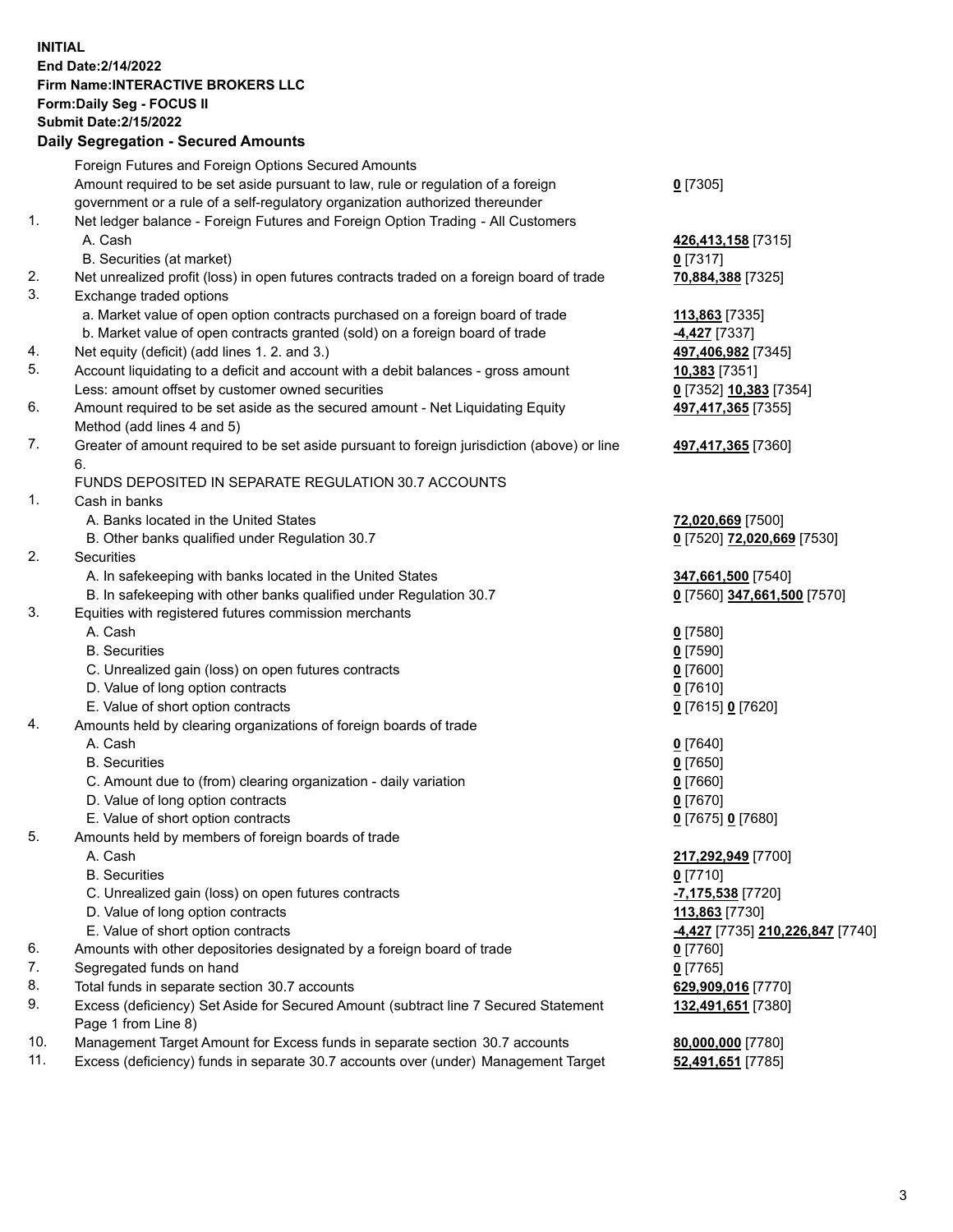**INITIAL End Date:2/14/2022 Firm Name:INTERACTIVE BROKERS LLC Form:Daily Seg - FOCUS II Submit Date:2/15/2022 Daily Segregation - Segregation Statement** SEGREGATION REQUIREMENTS(Section 4d(2) of the CEAct) 1. Net ledger balance A. Cash **7,755,789,307** [7010] B. Securities (at market) **0** [7020] 2. Net unrealized profit (loss) in open futures contracts traded on a contract market **289,405,012** [7030] 3. Exchange traded options A. Add market value of open option contracts purchased on a contract market **855,585,960** [7032] B. Deduct market value of open option contracts granted (sold) on a contract market **-836,386,916** [7033] 4. Net equity (deficit) (add lines 1, 2 and 3) **8,064,393,363** [7040] 5. Accounts liquidating to a deficit and accounts with debit balances - gross amount **1,053,071** [7045] Less: amount offset by customer securities **0** [7047] **1,053,071** [7050] 6. Amount required to be segregated (add lines 4 and 5) **8,065,446,434** [7060] FUNDS IN SEGREGATED ACCOUNTS 7. Deposited in segregated funds bank accounts A. Cash **778,434,231** [7070] B. Securities representing investments of customers' funds (at market) **5,167,045,740** [7080] C. Securities held for particular customers or option customers in lieu of cash (at market) **0** [7090] 8. Margins on deposit with derivatives clearing organizations of contract markets A. Cash **1,508,994,927** [7100] B. Securities representing investments of customers' funds (at market) **783,346,332** [7110] C. Securities held for particular customers or option customers in lieu of cash (at market) **0** [7120] 9. Net settlement from (to) derivatives clearing organizations of contract markets **28,406,092** [7130] 10. Exchange traded options A. Value of open long option contracts **855,585,960** [7132] B. Value of open short option contracts **-836,386,916** [7133] 11. Net equities with other FCMs A. Net liquidating equity **0** [7140] B. Securities representing investments of customers' funds (at market) **0** [7160] C. Securities held for particular customers or option customers in lieu of cash (at market) **0** [7170] 12. Segregated funds on hand **0** [7150] 13. Total amount in segregation (add lines 7 through 12) **8,285,426,366** [7180] 14. Excess (deficiency) funds in segregation (subtract line 6 from line 13) **219,979,932** [7190] 15. Management Target Amount for Excess funds in segregation **155,000,000** [7194]

16. Excess (deficiency) funds in segregation over (under) Management Target Amount Excess

**64,979,932** [7198]